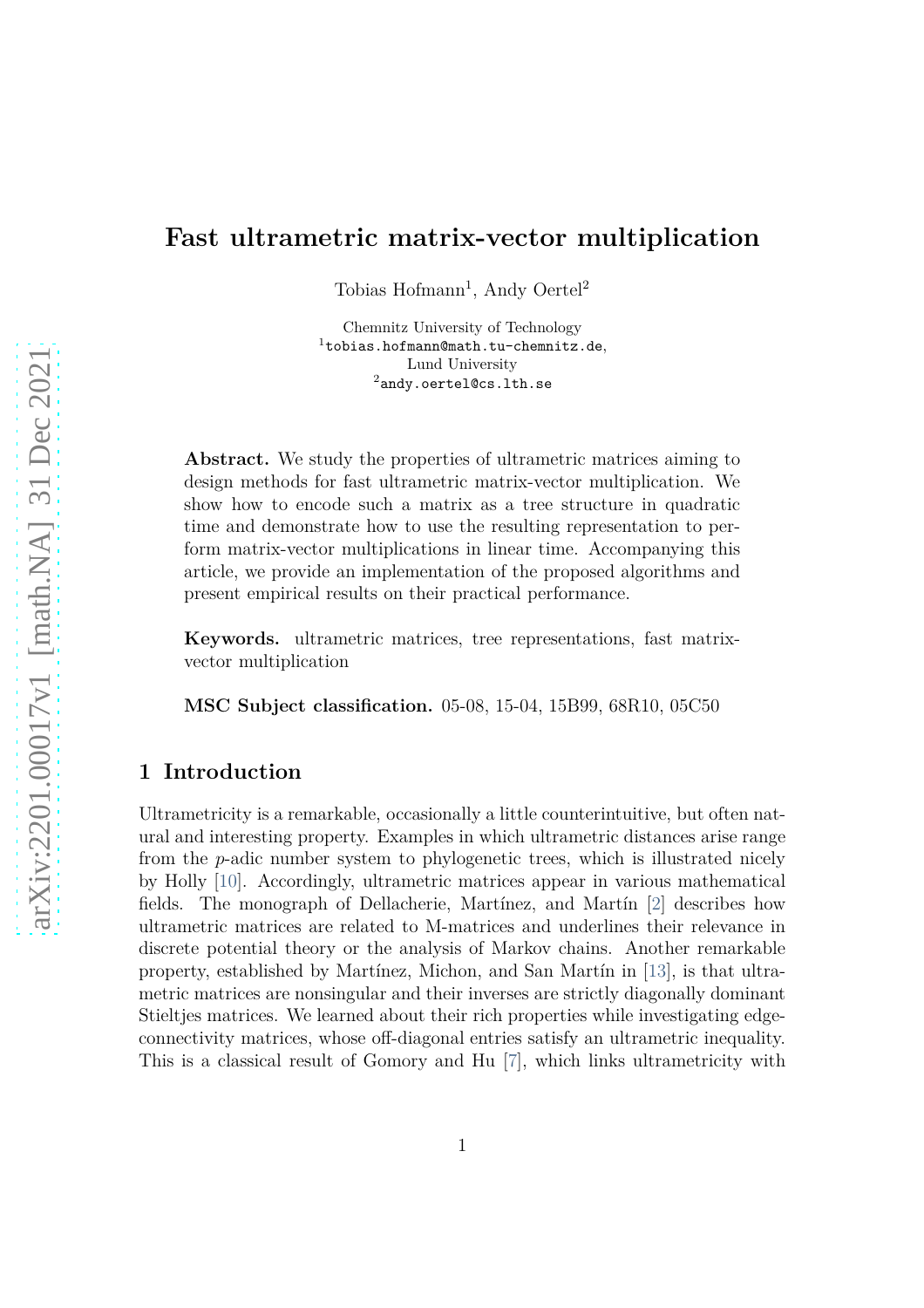topics from combinatorics and spectral graph theory, as is discussed in Hofmann and Schwerdtfeger [\[9\]](#page-12-2). Furthermore, ultrametric matrices play a role in statistics and data analysis. Chehreghani [\[1\]](#page-12-3) develops a machine learning framework that builds on minimax, and herewith ultrametric, distance measures. Lauritzen, Uhler, and Zwiernik [\[11\]](#page-13-2) show that ultrametric matrices are relevant in maximum likelihood estimation problems for specific Gaußian distributions. Another example is an ultrametric spectral clustering approach developed by Little, Maggioni, and Murphy [\[12\]](#page-13-3).

As interest in applications involving ultrametric matrices grows, the question of how to perform efficient ultrametric matrix computations arises. This is the focus of this article. Building on the well-known fact that ultrametric matrices are completely reducible, our main contributions are explicit algorithmic ideas how to encode an ultrametric matrix as its associated tree structure and how to use this data structure to perform fast ultrametric matrix-vector multiplications.

**Outline.** We review basic facts about ultrametric matrices and point out how these matrices are related to tree structures in Section [2.](#page-1-0) Section [3](#page-6-0) is about utilizing these data structures to perform fast matrix-vector multiplications. In Section [4,](#page-9-0) we summarize results about the performance of the methods we propose. Accompanying our computational insights, we provide an implementation of our algorithms.

We conclude this section with certain concepts and notations that are particularly important for our investigation. We use 1 to denote the all ones column vector of appropriate dimensions. The symbol  $e_i$  represents the standard column basis vector of appropriate dimensions, whose entries are defined via  $(e_i)_j \coloneqq 1$  if  $i = j$ and  $(e_i)_j := 0$  if  $i \neq j$ . For a matrix  $A \in \mathbb{R}^{n \times n}$ , we use index sets  $I, J \subset \{1, \ldots, n\}$ to specify *AIJ* as the submatrix that contains those rows of *A* that belong to the indices in *I* and those columns of *A* that belong to indices in *J*. If  $I = J$ , we may use the shorthand  $A_I$  instead of  $A_{II} = A_{IJ}$ . We denote diagonal matrices whose entries are given by a sequence  $(a_i)_{i=1}^n$  by  $diag(a_i : i = 1, ..., n)$ . For graph theoretical terminology, we refer to the monograph of Diestel [\[3\]](#page-12-4).

#### <span id="page-1-0"></span>**2 Basic Properties of ultrametric matrices**

The investigation of ultrametric matrices gained in importance with the article by Martínez, Michon, and San Martín [\[13\]](#page-13-1) who give in essence the following definition.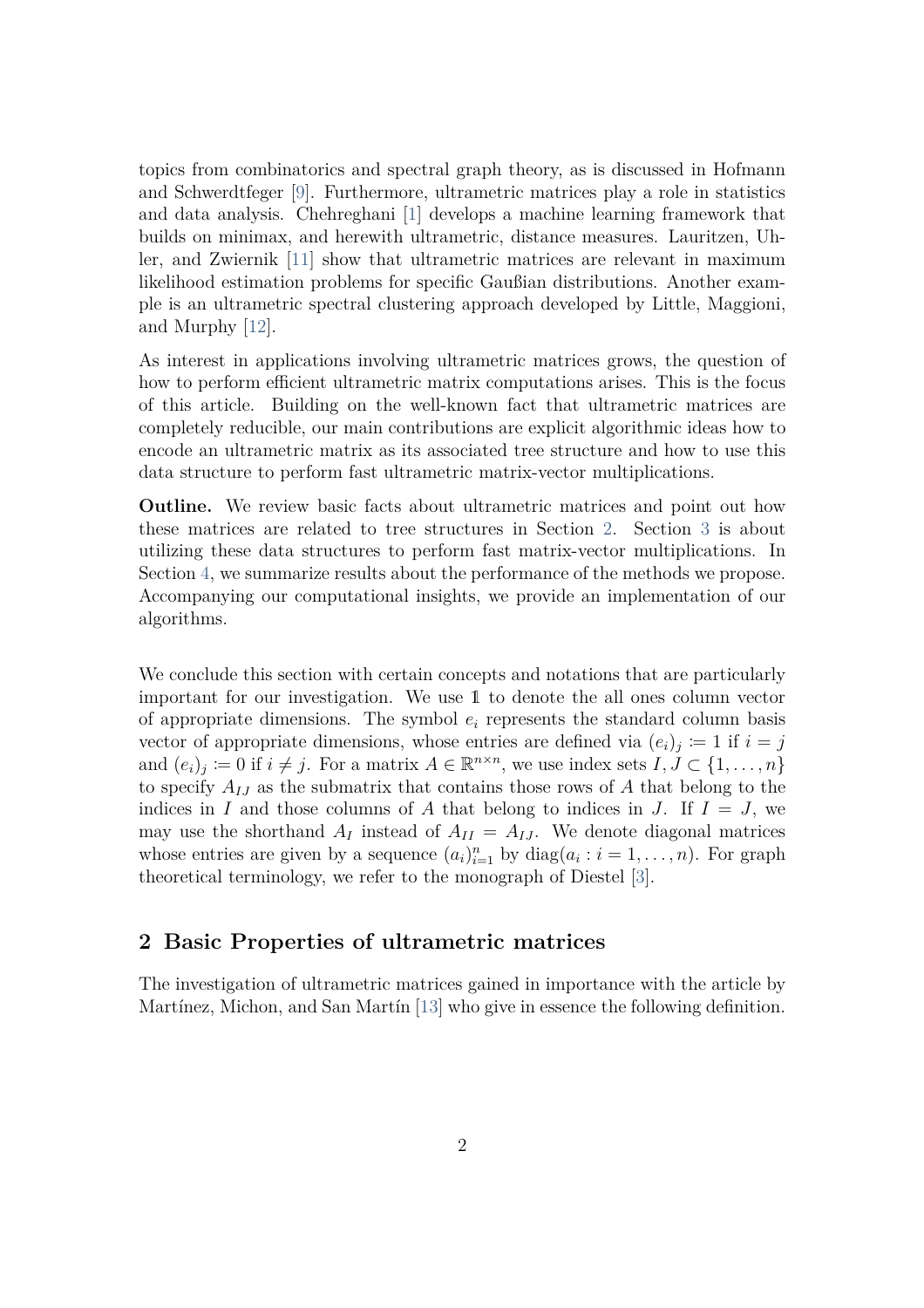**Definition 2.1.** A nonnegative symmetric matrix  $A = [a_{ij}] \in \mathbb{R}^{n \times n}$  is said to be *ultrametric* if it satisfies the inequalities

(a)  $a_{ij} \ge \min\{a_{ik}, a_{kj}\}\$  for all  $i \ne j \ne k \ne i$ ,

(b) 
$$
a_{ii} \ge \max\{a_{ij} : j \in \{1, ..., n\} \setminus \{i\}\}\
$$
 for all *i*.

The inequalities in (a) are known as *ultrametric inequalities* and a matrix that satisfies (b) is referred to as *column pointwise diagonal dominant*. If *A* satisfies (a), but not necessarily (b), we call *A essentially* ultrametric. If *A* satisfies the inequalities in (b) with equality, we call *A special* ultrametric, and if *A* satisfies the inequalities in (b) strictly, we call A *strictly* ultrametric. A matrix of size  $n = 1$  is strictly ultrametric only if its entry is positive, whereas there is no such convention for special or essentially ultrametric matrices.

The focus in the article of Martínez, Michon, and San Martín [\[13\]](#page-13-1) is on strictly ultrametric matrices, whereas Fiedler [\[4\]](#page-12-5) studied special ultrametric matrices, which can be seen as extremal matrices in the boundary of the set of ultrametric matrices. The term essentially ultrametric is to emphasize situations in which specific diagonal entries are not of interest. For example, this is the case for the edgeconnectivity matrices in [\[9\]](#page-12-2). A central property of strictly ultrametric matrices is that they are nonsingular and their inverses are diagonally dominant M-matrices. Martínez, Michon, and San Martín prove this fact in [\[13\]](#page-13-1) by probabilistic arguments. A linear algebra proof is given by Nabben and Varga [\[14\]](#page-13-4). Their arguments essentially rely on the fact that ultrametric matrices are *completely reducible*, which is what they state in the following way.

<span id="page-2-0"></span>**Theorem 2.2.** Let  $A = [a_{ij}]$  be a nonnegative symmetric matrix in  $\mathbb{R}^{n \times n}$ . If  $n > 1$ , then *A* is essentially ultrametric if and only if there is an integer *k* with  $1 \leq k \leq n$ and a suitable permutation matrix  $P \in \mathbb{R}^{n \times n}$  such that

$$
P\left(A - \min\{a_{ij} : i \neq j\} \mathbb{1} \mathbb{1}^\top\right) P^\top = \begin{bmatrix} B & 0 \\ 0 & C \end{bmatrix},
$$

where *B* and *C* are essentially ultrametric matrices in  $\mathbb{R}^{k \times k}$  and  $\mathbb{R}^{(n-k)\times (n-k)}$ , respectively.

Note that in [\[14\]](#page-13-4) the above statement is formulated for a strictly ultrametric matrix *A*. In this case, the matrices *B* and *C* follow to be strictly ultrametric as well. However, the idea of the proof presented in [\[14\]](#page-13-4) actually does not require any particular diagonal entries. Fiedler [\[4\]](#page-12-5), for example, follows the same line of reasoning to obtain Theorem [2.2](#page-2-0) except that *A*, *B*, and *C* are special ultrametric. In our statement above, we simply ignore the diagonal entries of *A* and accordingly claim nothing about the diagonal entries of *B* and *C*. Also note that whereas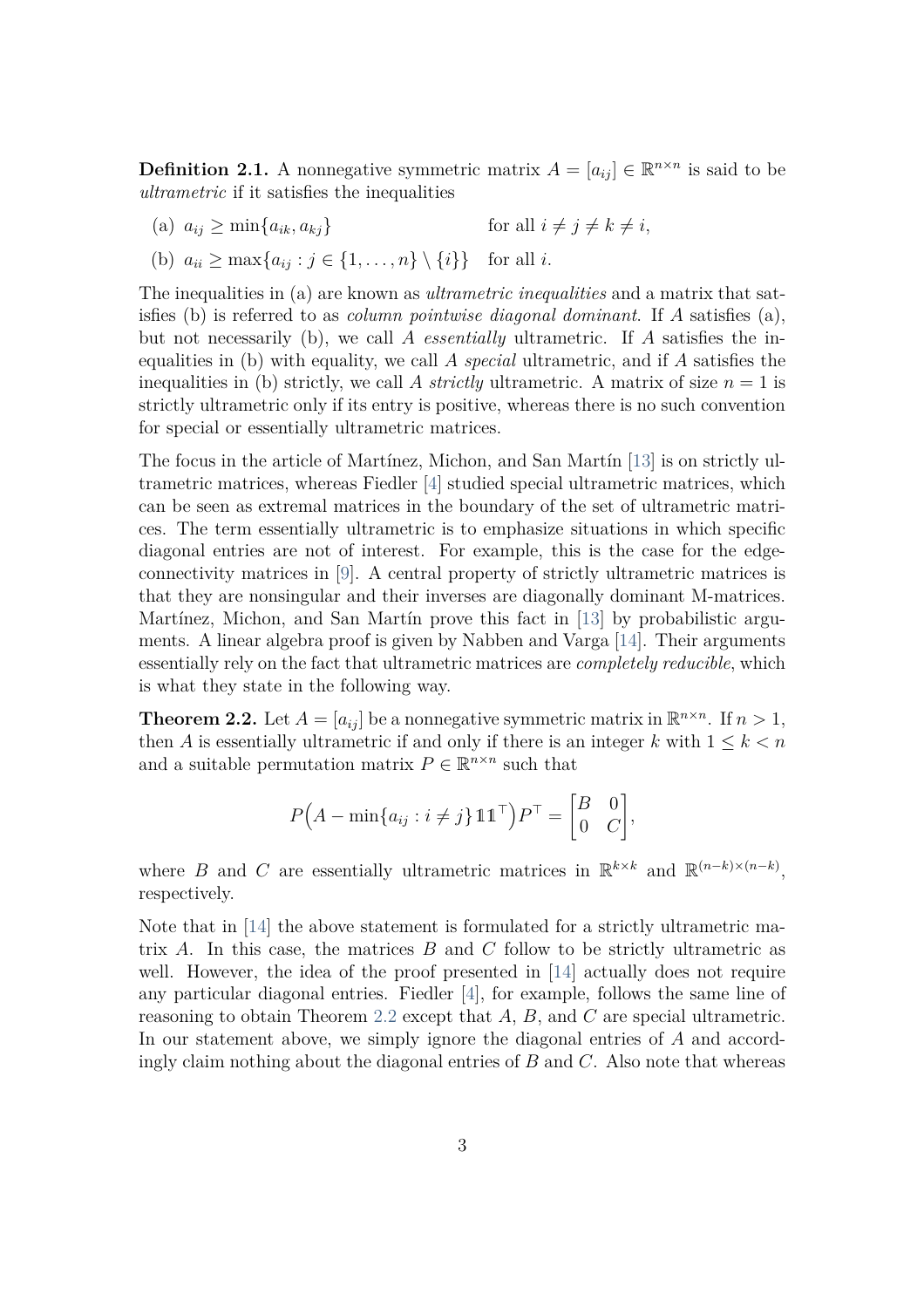Theorem [2.2](#page-2-0) only states the existence of a suitable integer *k* and a permutation matrix *P*, the focus of this article is on algorithms to determine *P* explicitly. The following simple but useful observation is our first step in that direction.

<span id="page-3-0"></span>**Lemma 2.3.** In each row and column of an essentially ultrametric matrix  $A = [a_{ij}]$ there is an entry equal to  $\min\{a_{ij}: i \neq j\}.$ 

*Proof.* Theorem [2.2](#page-2-0) tells us that there is an entry equal to zero in each row and column of  $P(A - \min\{a_{ij} : i \neq j\} \mathbb{1} \mathbb{1}^\top\} P^{\top}$ , where P is some permutation matrix. Permuting rows and columns, however, preserves this property. So there is an entry equal to zero in each row and column of  $A - \min\{a_{ij} : i \neq j\}$  11<sup>⊤</sup>. In other words, there is an entry equal to  $\min\{a_{ij}: i \neq j\}$  in each row and column of *A*.  $\Box$ 

Theorem [2.2](#page-2-0) essentially is a decomposition statement showing that there is a tree structure inherent in an ultrametric matrix. Lemma [2.3](#page-3-0) emphasizes the fact that we can find the global minimum of the off-diagonal entries of an ultrametric matrix in each of its rows or columns. This is the reason why we may process such a matrix row by row when asking for its underlying tree structure. For the explicit

<span id="page-3-2"></span><span id="page-3-1"></span>**Algorithm 1** Ultrametric Tree Construction

**Input:** essentially ultrametric matrix  $A = [a_{ij}] \in \mathbb{R}^{n \times n}$ **Output:** ultrametric tree (*V, E*) associated with *A*

```
1: V \leftarrow \{r\}2: E \leftarrow \emptyset3: I(r) \leftarrow \{1, ..., n\}4: TREERECURSION(r)5: procedure TreeRecursion(u)
 6: i \leftarrow \min(I(u))7: if |I(u)| = 1 then
 8: f(u) \leftarrow a_{ii}9: else
10: f(u) \leftarrow \min\{a_{ij} : j \in I(u) \setminus \{i\}\}\11: V \leftarrow V \cup \{v, w\}12: E \leftarrow E \cup \{(u, v), (u, w)\}\13: I(v) \leftarrow \{j \in I(u) : a_{ij} > f(u)\} \cup \{i\}14: I(w) \leftarrow \{j \in I(u) \setminus \{i\} : a_{ij} = f(u)\}15: TreeRecursion(v)
16: TREERECURSION(w)
```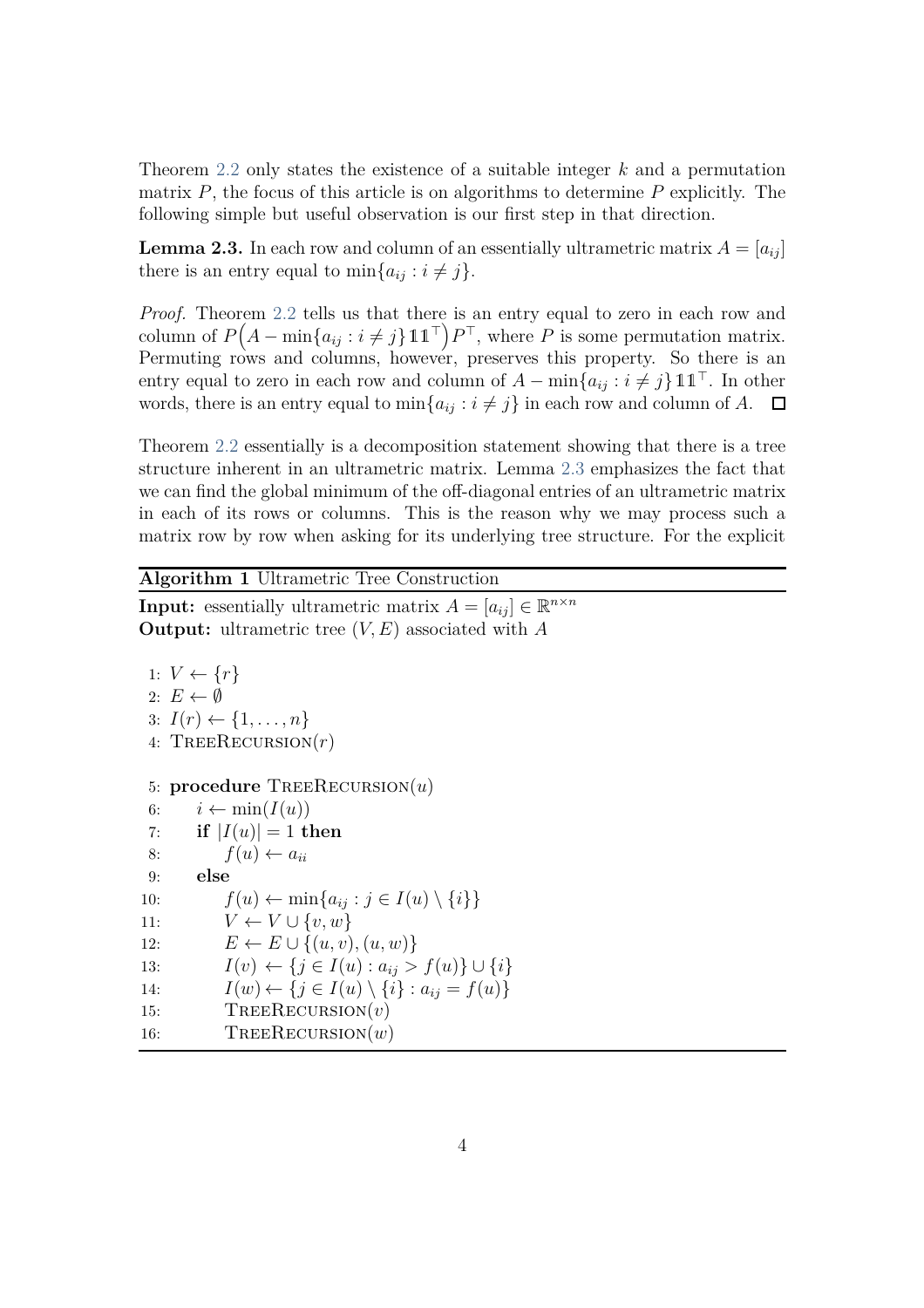<span id="page-4-0"></span>
$$
I(r) = \{1, 2, 3, 4\} \quad (r) \quad f(r) = 1
$$
\n
$$
A = \begin{bmatrix} 0 & 1 & 3 & 1 \\ 1 & 3 & 1 & 2 \\ 3 & 1 & 5 & 1 \\ 1 & 2 & 1 & 1 \end{bmatrix} \qquad I(u) = \{1, 3\} \quad \underbrace{f(u) = 3}_{(w)} \qquad \underbrace{f(u) = 3}_{(w)} \qquad \underbrace{I(a) = \{2, 4\} \quad \underbrace{f(a) = 2}_{(w)} \quad \underbrace{f(a) = 2}_{(w)} \qquad \underbrace{f(a) = 2}_{(w)} \qquad \underbrace{f(b) = \{2\}}_{(w)} \qquad \underbrace{I(c) = \{4\}}_{(w) = \{1\}} \qquad \underbrace{I(c) = \{4\}}_{(w) = 5} \qquad \underbrace{I(c) = \{4\}}_{(w) = 1} \qquad \underbrace{I(c) = \{4\}}_{(w) = 1} \qquad \underbrace{I(c) = \{1\}}_{(w) = 1} \qquad \underbrace{I(c) = \{1\}}_{(w) = 1} \qquad \underbrace{I(c) = \{1\}}_{(w) = 1} \qquad \underbrace{I(c) = \{1\}}_{(w) = 1} \qquad \underbrace{I(c) = \{1\}}_{(w) = 1} \qquad \underbrace{I(c) = \{1\}}_{(w) = 1} \qquad \underbrace{I(c) = \{1\}}_{(w) = 1} \qquad \underbrace{I(c) = \{1\}}_{(w) = 1} \qquad \underbrace{I(c) = \{1\}}_{(w) = 1} \qquad \underbrace{I(c) = \{1\}}_{(w) = 1} \qquad \underbrace{I(c) = \{1\}}_{(w) = 1} \qquad \underbrace{I(c) = \{1\}}_{(w) = 1} \qquad \underbrace{I(c) = \{1\}}_{(w) = 1} \qquad \underbrace{I(c) = \{1\}}_{(w) = 1} \qquad \underbrace{I(c) = \{1\}}_{(w) = 1} \qquad \underbrace{I(c) = \{1\}}_{(w) = 1} \qquad \underbrace{I(c) = \{1\}}_{(w) = 1} \qquad \underbrace{I(c) = \{1\
$$

Figure 1: An essentially ultrametric matrix *A* and its associated tree constructed by Algorithm [1](#page-3-1)

computation of a tree  $(V, E)$  associated with an ultrametric matrix, we propose Algorithm [1.](#page-3-1) Here, an edge  $ij \in E$  is to be understood as directed and we address *i* as *parent* and *j* is its *child*. Furthermore, each vertex  $u \in V$  takes an index set  $I(u)$ and a value  $f(u)$ . For an example of how Algorithm 1 works, we may take a look at Figure [1.](#page-4-0) It shows an essentially ultrametric matrix *A* and the tree that results when applying Algorithm [1](#page-3-1) to it. It is indeed possible to go on pruning the resulting tree while retaining all the information about the matrix *A* by contracting a vertex *v* and its parent *u* if  $f(u) = f(v)$ . This may be useful in some situations and is an option our implementation supports. In general, however, pruning may not be possible at all and as it would otherwise overcomplicate our notation, we consider unpruned trees when analyzing the characteristics of Algorithm [1.](#page-3-1)

<span id="page-4-4"></span>**Theorem 2.4.** Algorithm [1](#page-3-1) that has been given an essentially ultrametric matrix  $A = [a_{ij}] \in \mathbb{R}^{n \times n}$  as input terminates after  $2n - 1$  recursion calls and its output is a rooted directed tree  $(V, E)$  in which each vertex can be reached from the root  $r$ by a unique directed path. Moreover, the tree (*V, E*) has the following properties.

- <span id="page-4-2"></span><span id="page-4-1"></span>(i) A submatrix  $A_{I(u)}$  is essentially ultrametric for each  $u \in V$ .
- <span id="page-4-3"></span>(ii) For each  $i \in \{1, \ldots, n\}$ , there is a leaf  $u \in V$  with  $I(u) = \{i\}$  and  $f(u) = a_{ii}$ .
- (iii) If *u* has a child *v*, then  $f(u) = a_{ij}$  for all  $i \in I(v)$  and all  $j \in I(u) \setminus I(v)$ .

*Proof.* At first, we examine that for a vertex *u* with index set  $I(u)$  of size  $|I(u)| \geq 2$ a recursion step of Algorithm [1](#page-3-1) sets  $i = \min(I(u)), f(u) = \min\{a_{ij} : j \in I(u)\setminus\{i\}\},\$ and divides the set  $I(u)$  into two subsets

$$
I(v) = \{ j \in I(u) : a_{ij} > f(u) \} \cup \{ i \} \text{ and}
$$
  

$$
I(w) = \{ j \in I(u) \setminus \{ i \} : a_{ij} = f(u) \}.
$$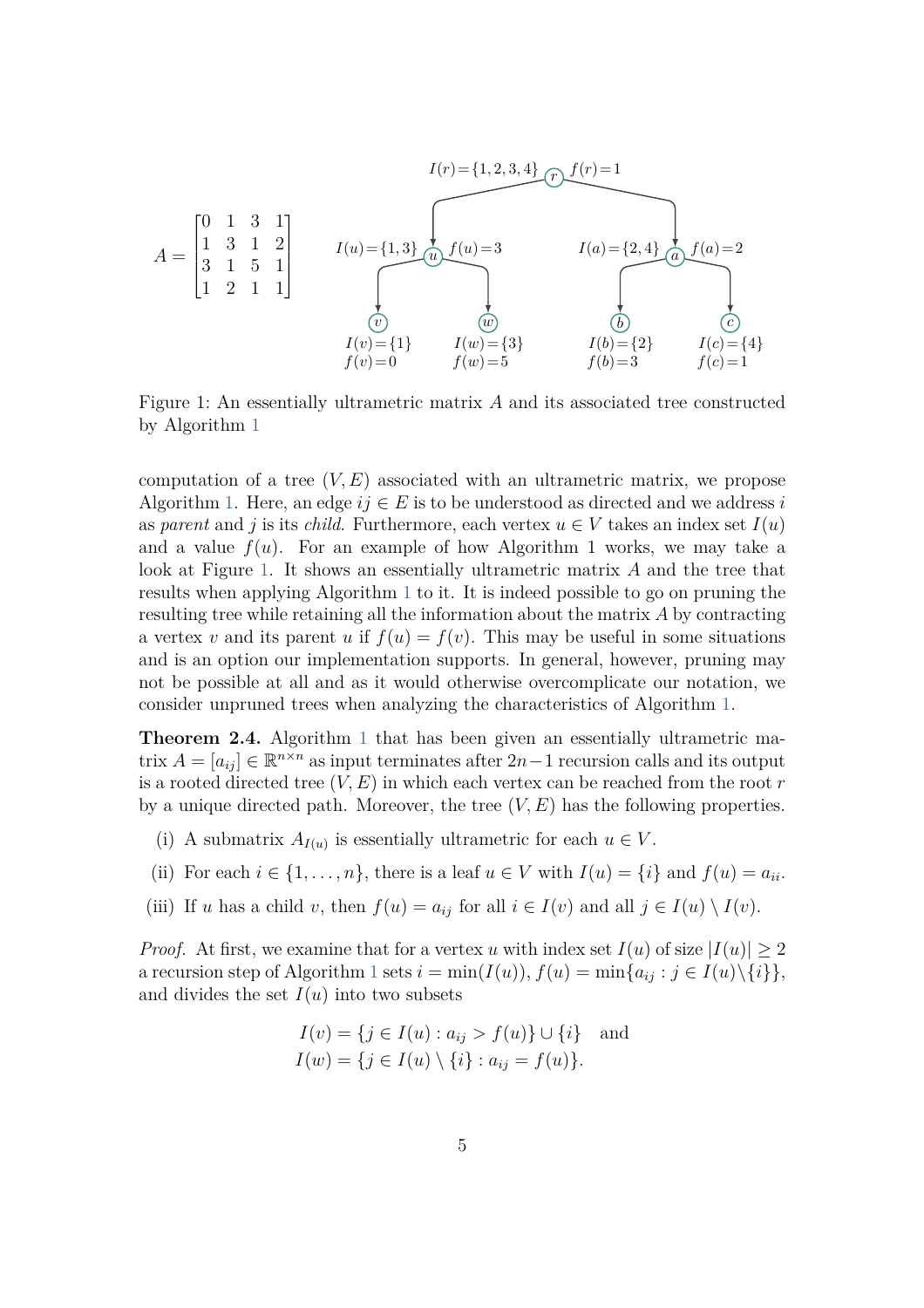So we conclude that  $I(v) \neq \emptyset$ ,  $I(w) \neq \emptyset$ ,  $I(v) \cap I(w) = \emptyset$ , and  $I(u) = I(v) \cup I(w)$ . This means that subsequent recursion steps operate on a nonempty, but smaller index set. This also implies that Algorithm [1,](#page-3-1) initializing  $I(u) = \{1, \ldots, n\}$  in Line [3,](#page-3-1) has to process  $n-1$  recursion steps that run through their else case to decompose the initial index set completely and eventually, the recursion is called with input *u* for which  $I(u) = \{i\}$  for each  $i \in \{1, \ldots, n\}$  at some point. This leads into the recursion's if case and thus causes the respective recursion branch to terminate. In such a case, the algorithm assigns  $f(u) = a_{ii}$  by Line [8,](#page-3-1) which proves Statement [\(ii\).](#page-4-1) Since this happens *n* times, we count a total of  $2n - 1$  recursion steps.

The graph  $(V, E)$  that Algorithm [1](#page-3-1) constructs is initialized by  $V = \{r\}$  and  $E = \emptyset$ in Lines [1](#page-3-1) and [2.](#page-3-1) This graph gets assigned new vertices and edges only in the else case of our recursion and there we always append two vertices by two edges to the graph constructed up to that point. This provides us with a connected graph that contains  $2n-1$  $2n-1$  vertices and  $2n-2$  edges. So Algorithm 1 outputs a tree and since the direction in which the edges are included follows exactly the layout of the recursion tree, we find the vertex  $r$  that is initialized in line [1](#page-3-1) to be the root, from which all other vertices can be reached by a unique directed path.

To prove Statement [\(i\),](#page-4-2) we proceed inductively. We are given that  $A_{I(r)} = A$  is essentially ultrametric. So let us consider a recursion step with input *u* for which we suppose that  $|I(u)| \geq 2$  and  $A_{I(u)}$  is essentially ultrametric. Denoting  $\ell := |I(u)|$ as well as  $I(v) = \{i_1, \ldots, i_k\}$  and  $I(w) = \{i_{k+1}, \ldots, i_\ell\}$ , we define the permutation matrix

$$
P^{\top} = [e_{i_1}, \dots, e_{i_k}, e_{i_{k+1}}, \dots, e_{i_{\ell}}]
$$

an consider

$$
PA_{I(u)}P^{\top} = \begin{bmatrix} A_{I(v)} & A_{I(v)I(w)} \\ A_{I(w)I(v)} & A_{I(w)} \end{bmatrix}.
$$

Since the algorithm sets  $i = \min(I(u))$  and  $I(w) = \{j \in I(u) \setminus \{i\} : a_{ij} = f(u)\},\$ all the entries in row *i* of  $A_{I(v)I(w)}$  are equal to  $f(u) = \min\{a_{ij} : j \in I(u) \setminus \{i\}\}.$ We already observed in Lemma [2.3](#page-3-0) that in this way we find the smallest global offdiagonal entry  $f(u) = \{a_{ij} : i \neq j\}$ . Theorem [2.2](#page-2-0) thus tells us that indeed all the entries in  $A_{I(v)I(w)}$  are equal to  $f(u)$ . Consequently, we observe that  $f(u) = a_{ij}$ for all  $i \in I(v)$  and all  $j \in I(u) \setminus I(v)$  and, by symmetry, that  $f(u) = a_{ij}$  for all  $i \in I(w)$  and all  $j \in I(u) \setminus I(w)$ . This proves Statement [\(iii\)](#page-4-3) since we have chosen *u* to be an arbitrary vertex among those that have children. Furthermore, Theorem [2.2](#page-2-0) implies that  $A_{I(v)}$  and  $A_{I(w)}$  are again essentially ultrametric, which was to be shown for Statement [\(i\).](#page-4-2)  $\Box$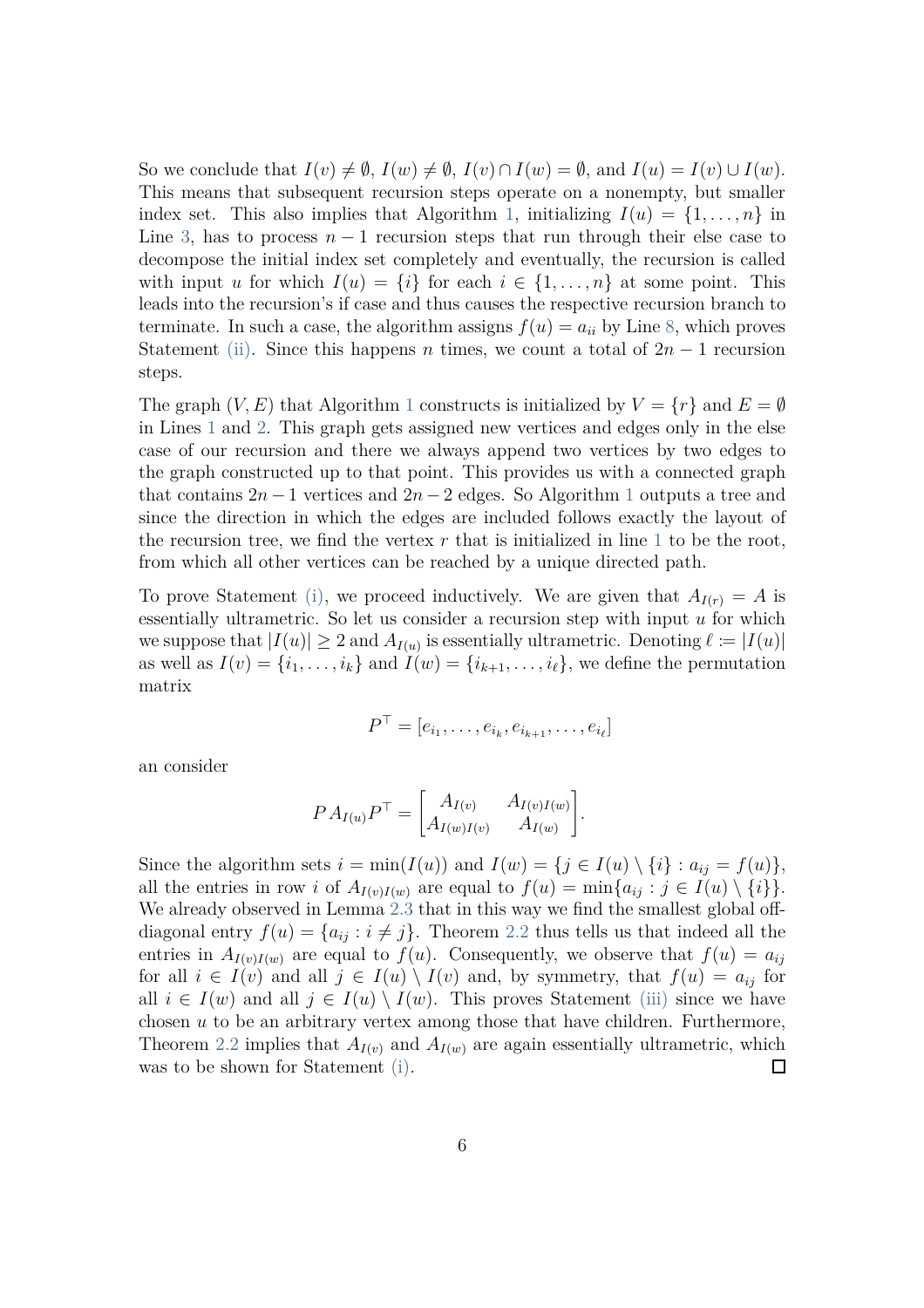<span id="page-6-2"></span>**Corollary 2.5.** Algorithm [1](#page-3-1) requires  $\mathcal{O}(n^2)$  floating-point operations to encode an essentially ultrametric matrix  $A \in \mathbb{R}^{n \times n}$  as its associated tree structure.

*Proof.* The algorithm terminates after 2*n*−1 recursion calls by Theorem [2.4.](#page-4-4) Each recursion step requires  $\mathcal{O}(n)$  floating-point operations to determine  $f(u)$ ,  $I(v)$ , and  $I(w)$ , as for each of them at most *n* comparisons have to be performed. So in total we count  $\mathcal{O}(n^2)$  floating-point operations.  $\Box$ 

#### <span id="page-6-0"></span>**3 Fast matrix-vector multiplication**

The following algorithm is designed to perform fast matrix-vector multiplications for a matrix that is given in its ultrametric tree representation  $(V, E)$  constructed by Algorithm [1.](#page-3-1) As before, each vertex  $u \in V$  is provided with an index set  $I(u)$ and a value  $f(u)$ . In addition, we assign values  $s(u)$ ,  $t(u)$  and  $p(u)$  in what follows.

<span id="page-6-3"></span><span id="page-6-1"></span>**Algorithm 2** Ultrametric Multiplication

**Input:** ultrametric tree  $(V, E)$  with root vertex *r* constructed by Algorithm [1](#page-3-1) for an essentially ultrametric matrix  $A \in \mathbb{R}^{n \times n}$ , vector  $x \in \mathbb{R}^n$ 

```
Output: product y = Ax
```

```
1: PARTIALPRODUCT(r, 0)2: TOTALPRODUCT(r, 0)3: procedure PARTIALPRODUCT(u, z)4: if |I(u)| = 1 then
5: s(u) \leftarrow x_i where i \in I(u)6: else
 7: s(u) \leftarrow \sumv∈V :(u,v)∈E
                     PartialProduct(v, f(u))
8: t(u) \leftarrow (f(u) - z) s(u)9: return s(u)
10: procedure TOTALPRODUCT(u, q)11: p(u) \leftarrow q + t(u)12: if |I(u)| = 1 then
```
13:  $y_i \leftarrow p(u)$  where  $i \in I(u)$ 

14: **else**

15: **for all**  $v \in V : (u, v) \in E$  **do** 

16:  $\text{TotalPRODUCT}(v, p(u))$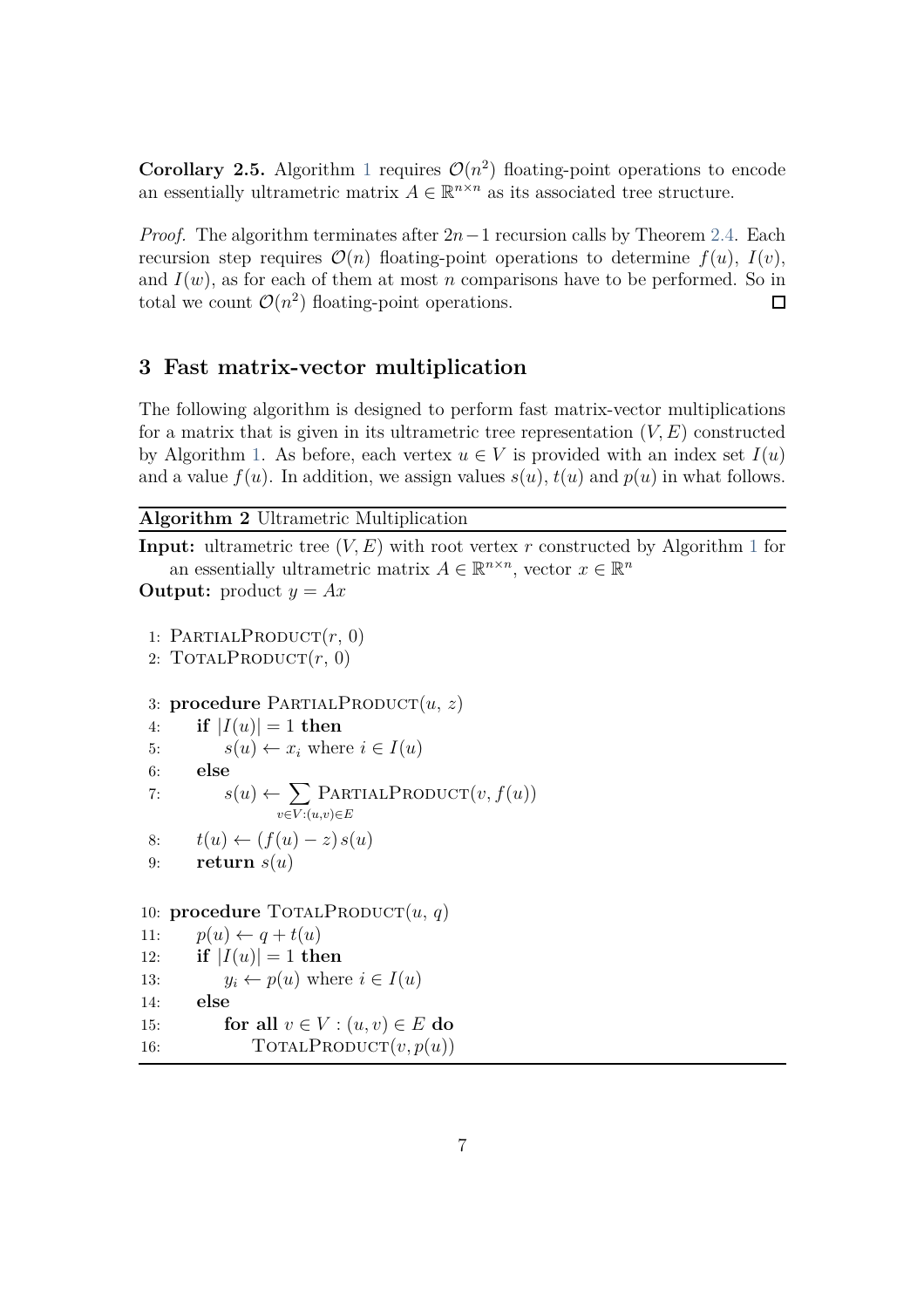$$
\begin{bmatrix}\n0 & 1 & 3 & 1 \\
1 & 3 & 1 & 2 \\
3 & 1 & 5 & 1 \\
1 & 2 & 1 & 1\n\end{bmatrix}\n\begin{bmatrix}\n1 \\
-1 \\
0 \\
2\n\end{bmatrix} =\n\begin{bmatrix}\n1 \\
2 \\
4 \\
1\n\end{bmatrix}
$$
\n
$$
\begin{aligned}\nI(u) &= \{1, 3\} \\
I(u) &= \{1, 3\} \\
I(u) &= 2 \\
I(u) &= 2 \\
I(u) &= 2 \\
I(u) &= 1 \\
I(u) &= 1\n\end{aligned}
$$
\n
$$
\begin{aligned}\n\text{where } f(u) = 1 \\
\text{where } f(u) = 2 \\
I(u) = \{2, 4\} \\
I(u) = 1 \\
I(u) = \{1, 3\} \\
I(u) = \{2, 4\} \\
I(u) = 1 \\
I(u) = \{1, 4\} \\
I(u) = 1 \\
I(u) = \{3\} \\
I(u) = \{3\} \\
I(u) = \{2\} \\
I(v) = \{4\} \\
I(v) = 0 \\
I(v) = -3 \\
I(v) = -3 \\
I(v) = -3 \\
I(v) = -3 \\
I(v) = -3 \\
I(v) = -3 \\
I(v) = -3 \\
I(v) = -3 \\
I(v) = -3 \\
I(v) = -1 \\
I(v) = -1 \\
I(v) = -1 \\
I(v) = -1 \\
I(v) = -1 \\
I(v) = -1 \\
I(v) = -2 \\
I(v) = -2 \\
I(v) = -1 \\
I(v) = -2 \\
I(v) = -1 \\
I(v) = -2 \\
I(v) = -1 \\
I(v) = -1 \\
I(v) = -2 \\
I(v) = -1 \\
I(v) = -1 \\
I(v) = -1 \\
I(v) = -1 \\
I(v) = -1 \\
I(v) = -1 \\
I(v) = -1 \\
I(v) = -1 \\
I(v) = -1 \\
I(v) = -1\n\end{bmatrix}
$$

Figure 2: An ultrametric matrix-vector multiplication  $Ax = y$  performed by Algorithm [2.](#page-6-1) The annotations in gray belong to the input generated by Algorithm [1,](#page-3-1) those in black are the values Algorithm [2](#page-6-1) determines.

**Theorem 3.1.** Let  $(V, E)$  be an ultrametric tree with root vertex  $r$  constructed by Algorithm [1](#page-3-1) for an essentially ultrametric matrix  $A \in \mathbb{R}^{n \times n}$  and let *x* be a vector in  $\mathbb{R}^n$ . Then Algorithm [2](#page-6-1) with input  $(V, E)$  and x terminates with output  $y = Ax$ .

*Proof.* In case  $n = 1$ , both procedures of Algorithm [2](#page-6-1) only activate their if case. So they terminate after their first iteration and sequentially assign  $s(r) = x_1$  in Line [5,](#page-6-1)  $t(r) = f(r)s(r) = a_{11}x_1$  in Line [8,](#page-6-1)  $p(r) = t(r) = a_{11}x_1$  in Line [11,](#page-6-1) and eventually  $y_1 = p(r) = a_{11}x_1$  in Line [13,](#page-6-1) which shows the correctness of Algorithm [2](#page-6-1) for  $n=1$ .

By Theorem [2.4,](#page-4-4) each vertex in  $V$  can be reached from the root  $r$  by a unique directed path. So each vertex in *V* is either a leaf or has outgoing edges to child vertices and each vertex except the root *r* has a uniquely determined parent. Both procedures of Algorithm [2](#page-6-1) initially get the root *r* as input. A recursion step receiving a vertex *u* calls, in case *u* is not a leaf, recursion procedures for all children of *u*, due to Lines [7,](#page-6-1) [15](#page-6-1) and [16.](#page-6-1) This causes the algorithm to terminate and also shows that both procedures of Algorithm [2](#page-6-1) are called for each vertex in *V* at some point and thus that the assignments in Lines [5](#page-6-1) and [13](#page-6-1) eventually are realized for each  $i \in \{1, \ldots, n\}$ . So the algorithm's output *y* is well-defined. Recall for this conclusion that Theorem [2.4](#page-4-4) ensures that there is a leaf  $u \in V$  with  $I(u) = \{i\}$ for each  $i \in \{1, \ldots, n\}$ . In view of Lines [5](#page-6-1) and [7,](#page-6-1) this also implies that

$$
s(u) = \sum_{v \in V: (u,v) \in E} s(v) = \ldots = \sum_{j \in I(u)} x_j.
$$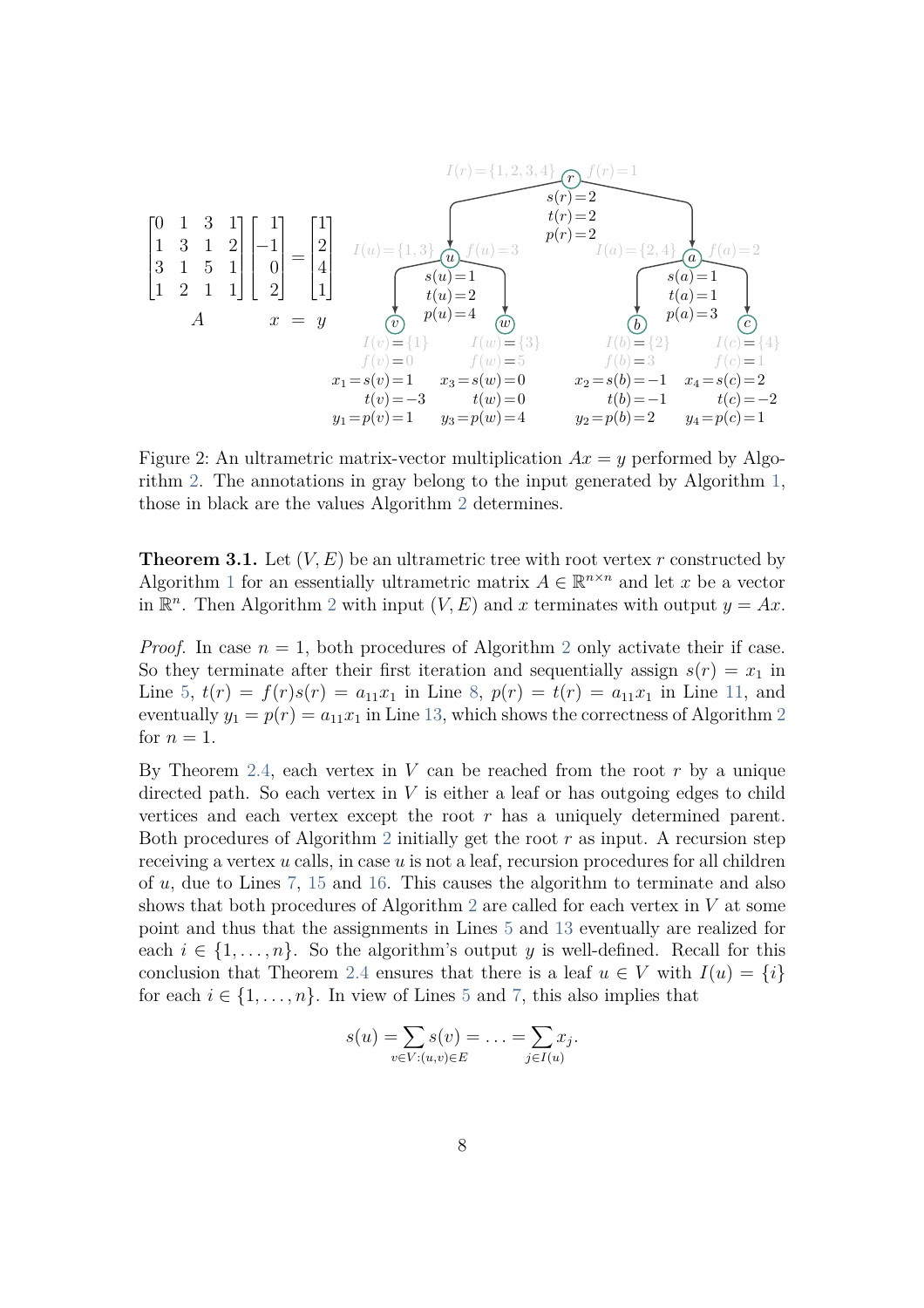We use this relationship in the following steps whose purpose is to show that indeed  $y = Ax$  holds for  $n \geq 2$ . Let us consider an arbitrary  $i \in \{1, ..., n\}$  and let  $u_0, \ldots, u_m$  be the vertices on the unique directed path in  $(V, E)$  that leads from the root  $r = u_0$  to the vertex  $u_m$  with  $I(u_m) = \{i\}$ . Since we discussed the case  $n = 1$ , we can assume that  $m \geq 1$  and we know that  $f(u_m) = a_{ii}$  by Statement [\(ii\)](#page-4-1) of Theorem [2.4.](#page-4-4) Line [13](#page-6-1) tells us that  $y_i = p(u_m)$ . In view of Lines [11](#page-6-1) and [8,](#page-6-1) this provides us with

$$
y_i = p(u_m) = p(u_{m-1}) + t(u_m) = \dots = \sum_{k=0}^m t(u_k)
$$
  
\n
$$
= \left[ \sum_{k=1}^m \left( f(u_k) - f(u_{k-1}) \right) s(u_k) \right] + f(u_0) s(u_0)
$$
  
\n
$$
= \left[ \sum_{k=1}^m \left( \left( f(u_k) - f(u_{k-1}) \right) \sum_{j \in I(u_k)} x_j \right] + f(u_0) \sum_{j \in I(u_0)} x_j
$$
  
\n
$$
= f(u_m) \sum_{j \in I(u_m)} x_j + \sum_{k=1}^m f(u_{k-1}) \left[ \sum_{j \in I(u_{k-1})} x_j - \sum_{j \in I(u_k)} x_j \right]
$$
  
\n
$$
= f(u_m) x_i + \sum_{k=1}^m \sum_{j \in I(u_{k-1}) \setminus I(u_k)} f(u_{k-1})
$$
  
\n
$$
= a_{ii} x_i + \sum_{k=1}^m \sum_{j \in I(u_{k-1}) \setminus I(u_k)} a_{ij} x_j
$$
  
\n
$$
= \sum_{k=1}^m \sum_{j \in I(u_{k-1}) \setminus I(u_k)} a_{ij} x_j
$$

which is the relation to be shown. Note for the second to last equality that  $i \in I(u_k)$ for all  $k \in \{0, \ldots, m\}$  and therefore Statement [\(iii\)](#page-4-3) of Theorem [2.4](#page-4-4) tells us that  $f(u_{k-1}) = a_{ij}$  for  $j \in I(u_{k-1}) \setminus I(u_k)$ .  $\Box$ 

**Corollary 3.[2](#page-6-1).** Algorithm 2 requires  $\mathcal{O}(n)$  floating-point operations to multiply an essentially ultrametric matrix  $A \in \mathbb{R}^{n \times n}$  given in its tree representation  $(V, E)$ by a vector  $x \in \mathbb{R}^n$ .

*Proof.* Both procedures of Algorithm [2](#page-6-1) are called exactly once per vertex in *V* . We know that  $|V| = 2n - 1$  by the proof of Theorem [2.4.](#page-4-4) Since each call of one of the procedures involves  $\mathcal{O}(1)$  floating-point operations, Algorithm [2](#page-6-1) requires a total of  $\mathcal{O}(n)$  floating-point operations.  $\Box$ 

Note that whereas the running time of Algorithm [2](#page-6-1) is linear, it requires a matrix that has been encoded as an ultrametric tree. By Corollary [2.5,](#page-6-2) this can be done in quadratic time using Algorithm [1.](#page-3-1)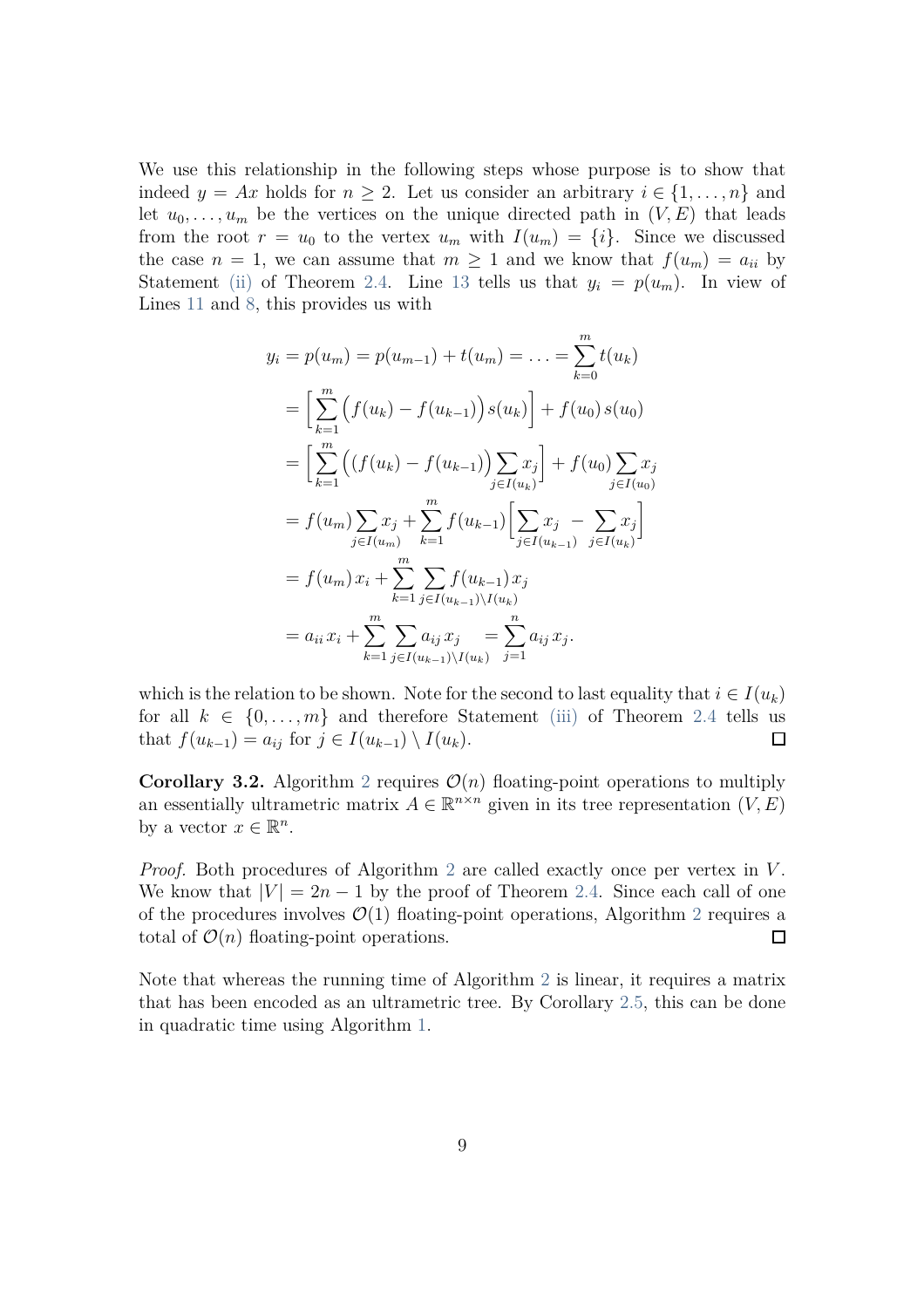### <span id="page-9-0"></span>**4 Empirical Insights**

This section is intended to evaluate the practical performance of the algorithms discussed in the previous sections. We begin by presenting computation times for constructing ultrametric trees by Algorithm [1](#page-3-1) as well as times that matrixvector multiplications require when using Algorithm [2.](#page-6-1) We compare this to the effort involved in standard matrix-vector multiplications. By the term *standard* we refer to a routine that determines the matrix-vector product  $y = Ax$  simply by computing  $y_i = \sum_{j=1}^n a_{ij} x_j$  for each  $i \in \{1, ..., n\}$ . The second half of this section extends this investigation to scenarios in which we want to multiply repeatedly.

Our experiments are conducted on randomly generated matrices for whose generation we rely on the following characterization by Fiedler [\[5\]](#page-12-6).

<span id="page-9-1"></span>**Theorem 4.1.** Up to a simultaneous permutation of rows and columns, each special ultrametric matrix  $A = [a_{ij}] \in \mathbb{R}^{n \times n}$  with  $n \geq 2$  can be obtained by choosing  $n-1$  numbers  $a_{12}, a_{23}, \ldots, a_{n-1,n}$  and setting

$$
a_{11} = a_{12}, \quad a_{ii} = \max\{a_{i-1,i}, a_{i,i+1}\} \text{ for } i = 2, ..., n-1, \quad a_{nn} = a_{n-1,n},
$$
  
\n
$$
a_{ik} = \min\{a_{i,k-1}, a_{i+1,k}\} \text{ for all } i,k \text{ where } 1 \le i < k-1 \le n-1,
$$
  
\n
$$
a_{ki} = a_{ik} \text{ for all } i,k \text{ where } i > k.
$$

In our tests, the numbers  $a_{12}, a_{23}, \ldots, a_{n-1,n}$  are taken uniformly at random from {1*, . . . , n*−1} and all the other matrix entries are determined as described in Theorem [4.1.](#page-9-1) Having generated such a matrix, we randomly perform a simultaneous permutation of its rows and columns. This is to avoid unintended advantages for our algorithms, which is to be expected when the entries of the input matrices are already presorted. As well, the entries of the vectors to be multiplied are chosen uniformly at random from  $\{1, \ldots, n-1\}$ . The source code used to generate the data as well as implementations of Algorithms [1](#page-3-1) and [2](#page-6-1) are available under Hofmann and Oertel [\[8\]](#page-12-7). Figure [4](#page-10-0) shows computation times for a single multiplication of an ultrametric matrix by a vector. We compare the time a standard multiplication takes with the time for multiplying by Algorithm [2.](#page-6-1) The latter algorithm requires that the input matrix is given in its tree representation. So we additionally consider the time that Algorithm [1](#page-3-1) needs to construct a corresponding ultrametric tree. All the computation times are averaged over 10 runs with varied matrices and vectors.

For very small matrices, the standard routine is faster than the tree multiplication by Algorithm [2,](#page-6-1) even without counting the effort for encoding an ultrametric matrix as its associated tree structure. For matrices up to a size of about  $n = 2^7$ , the tree multiplication may be faster than the standard method. However, counting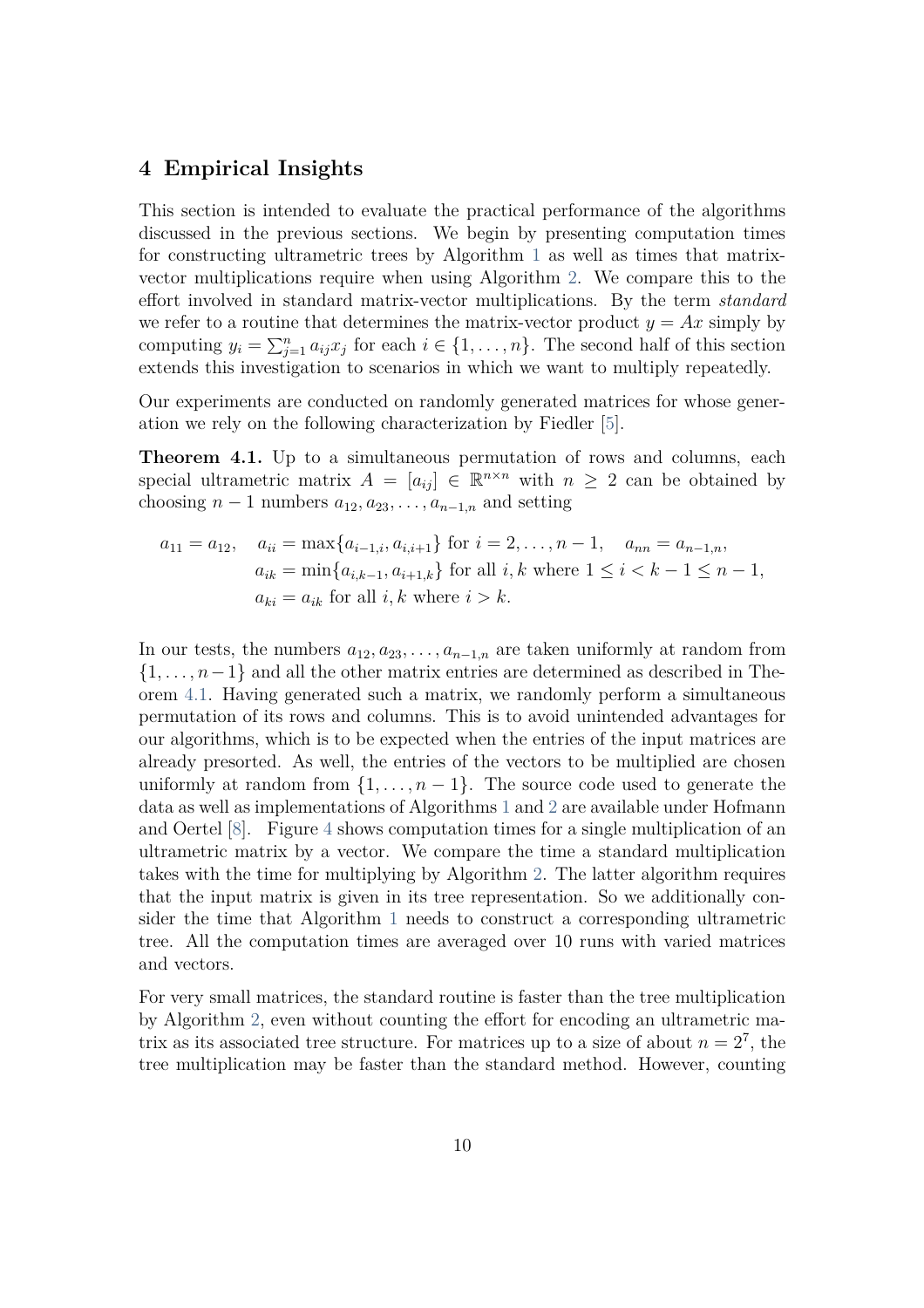<span id="page-10-0"></span>

Figure 3: Computation times for matrix-vector products. The results in this chart are averaged over 10 runs with random ultrametric matrices as input.

the total duration, including the time required to encode the given matrix as its ultrametric tree, the standard routine is still to be preferred. For larger matrix sizes, the methods we propose consume considerably less time than a standard routine. For example, multiplying a matrix of size  $n = 2^{15}$  by a vector is about 780 times faster compared to using a standard multiplication. Within our methods, the largest portion of the computation time is required by the tree construction. So applying the proposed methods may especially pay off in situations where we want to multiply repeatedly. To demonstrate this, we conclude this section with an example in which our ultrametric multiplication techniques are used as part of an iterative matrix method.

Suppose we want to compute an approximate solution  $x \in \mathbb{R}^n$  to a system of linear equations  $Ax = b$  with  $b \in \mathbb{R}^n$  where  $A = [a_{ij}] \in \mathbb{R}^{n \times n}$  is a diagonal dominant ultrametric matrix. A classical iterative scheme to solve such a system is the Jacobi method, presented by Golub and Van Loan [\[6,](#page-12-8) Chapter 11], for example. The basic idea behind this method is to compute a sequence  $(x^k)$  that, under certain conditions, converges to  $x = A^{-1}b$  by iterating

$$
x^{k+1} = D^{-1} \left( b - B x^k \right),
$$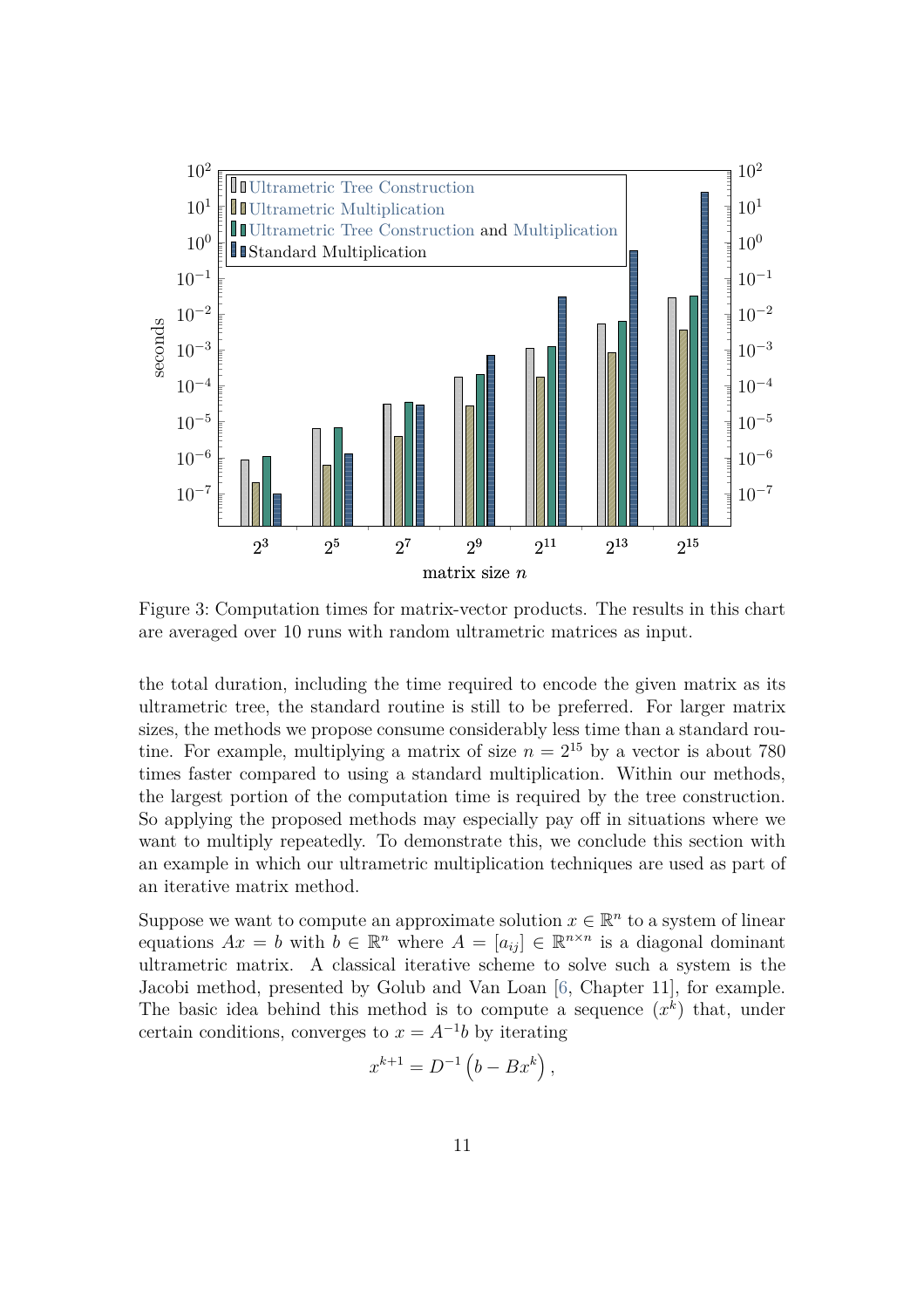<span id="page-11-0"></span>

Figure 4: Computation times for solving linear systems. The results in this chart are averaged over 10 runs with random ultrametric matrices as input.

where  $D := diag(a_{ii} : i = 1, \ldots, n)$  contains the diagonal of *A* and  $B := A - D$ contains the off-diagonal elements of *A*. Since here the inversion of the diagonal matrix  $D$  is computationally simple, the effort of an iteration is largely determined by the cost of the matrix-vector multiplication *Bx<sup>k</sup>* , for which we propose our ultrametric multiplication techniques. Since a lot of iterative matrix methods rely on repeated matrix-vector multiplications, our techniques may be of use in many of them, provided that the ultrametric structure is preserved throughout the iterations to be performed.

Figure [4](#page-11-0) shows empirical results on the performance of our methods when using them as a subroutine within the Jacobi method to solve a system of linear equations  $Ax = b$ . The matrices on which our tests are based are constructed as described above with the only exception that we now require them to be strictly diagonal dominant. More precisely, we choose the diagonal elements *aii* for  $i \in \{1, \ldots, n\}$  uniformly at random from  $\{d+1, \ldots, d^2\}$  where  $d = \sum_{j=1}^n a_{ij}$ , which guarantees a reasonable convergence rate of the Jacobi method.

As with the results described in Figure [4,](#page-10-0) the initial effort involved in the tree construction begins to pay off already for relatively small matrix sizes. For the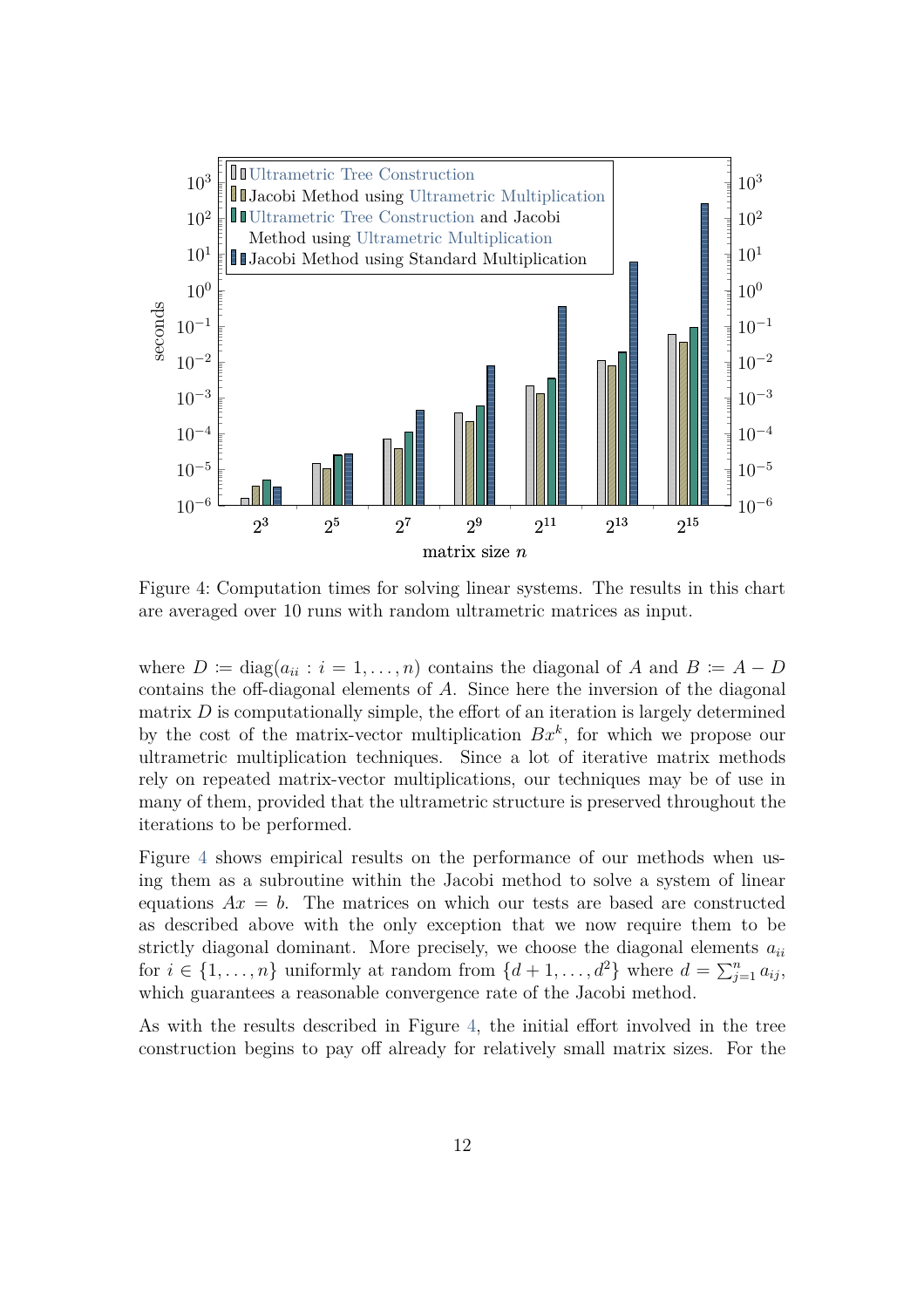scenario at hand, the breakpoint is reached at a size of about  $n = 2<sup>6</sup>$ , which is earlier than in the experiments illustrated in Figure [4.](#page-10-0) Also, compared to using naive matrix multiplication within an iterative scheme, the difference in performance becomes considerably larger. For example, for a system of size  $n = 2^{15}$ , using our methods within the Jacobi method is about 2750 times faster than the standard version. This underlines the potential of the proposed methods for large scale computations.

## **Acknowledgments**

Our research was partially funded by the Deutsche Forschungsgemeinschaft (DFG, German Research Foundation) – Project-ID 416228727 – SFB 1410 and by the Wallenberg AI, Autonomous Systems and Software Program (WASP) funded by the Knut and Alice Wallenberg Foundation.

### <span id="page-12-3"></span>**References**

- <span id="page-12-0"></span>[1] Morteza H. Chehreghani. Unsupervised representation learning with minimax distance measures. *Machine Learning*, 109(11):2063–2097, 2020.
- [2] Claude Dellacherie, Servet Martínez, and Jaime S. Martín. *Inverse M-Matrices and Ultrametric Matrices*. Lecture Notes in Mathematics. Springer, 2014.
- <span id="page-12-5"></span><span id="page-12-4"></span>[3] Reinhard Diestel. *Graph Theory*. Springer, 2017.
- <span id="page-12-6"></span>[4] Miroslav Fiedler. Special ultrametric matrices and graphs. *SIAM Journal on Matrix Analysis and Applications*, 22(1):106–113, 2000.
- <span id="page-12-8"></span>[5] Miroslav Fiedler. Remarks on monge matrices. *Mathematica Bohemica*, 127(1):27–32, 2002.
- <span id="page-12-1"></span>[6] Gene H. Golub and Charles F. Van Loan. *Matrix Computations*. Johns Hopkins University Press, 2013.
- <span id="page-12-7"></span>[7] Ralph E. Gomory and Tien Chung Hu. Multi-terminal network flows. *SIAM Journal*, 9(4):551–570, 1961.
- <span id="page-12-2"></span>[8] Tobias Hofmann and Andy Oertel. Ultrametric matrix tools, 2021. Version: 0.1.1. url: <https://doi.org/10.5281/zenodo.5809300>.
- [9] Tobias Hofmann and Uwe Schwerdtfeger. Edge-connectivity matrices and their spectra. *arXiv:2102.04541*, 2021.